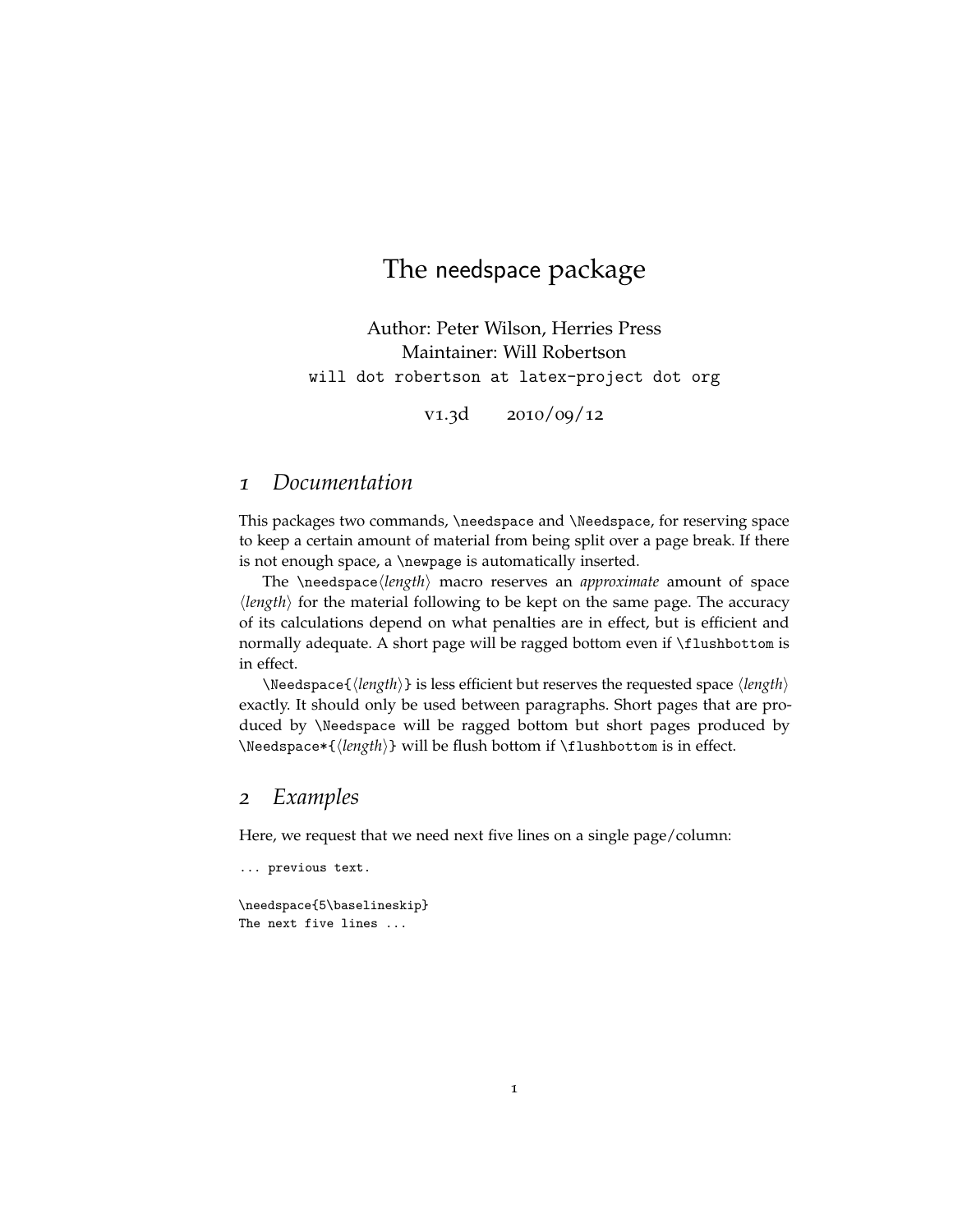In this case, the space is reserved more accurately:

```
... previous text.
\Needspace*{4\baselineskip}
   The major principles are:
\begin{itemize}
\item ...
```
# *Licence and copyright*

This work may be modified and/or distributed under the terms and conditions of the LAT<sub>E</sub>X Project Public License<sup>[1](#page-1-0)</sup>, version 1.3c or later (your choice). The current maintainer of this work is Will Robertson.

Copyright Peter Wilson, 1996–2003 Copyright Will Robertson, 2010, 2013

<span id="page-1-0"></span><sup>1</sup><http://www.latex-project.org/lppl.txt>